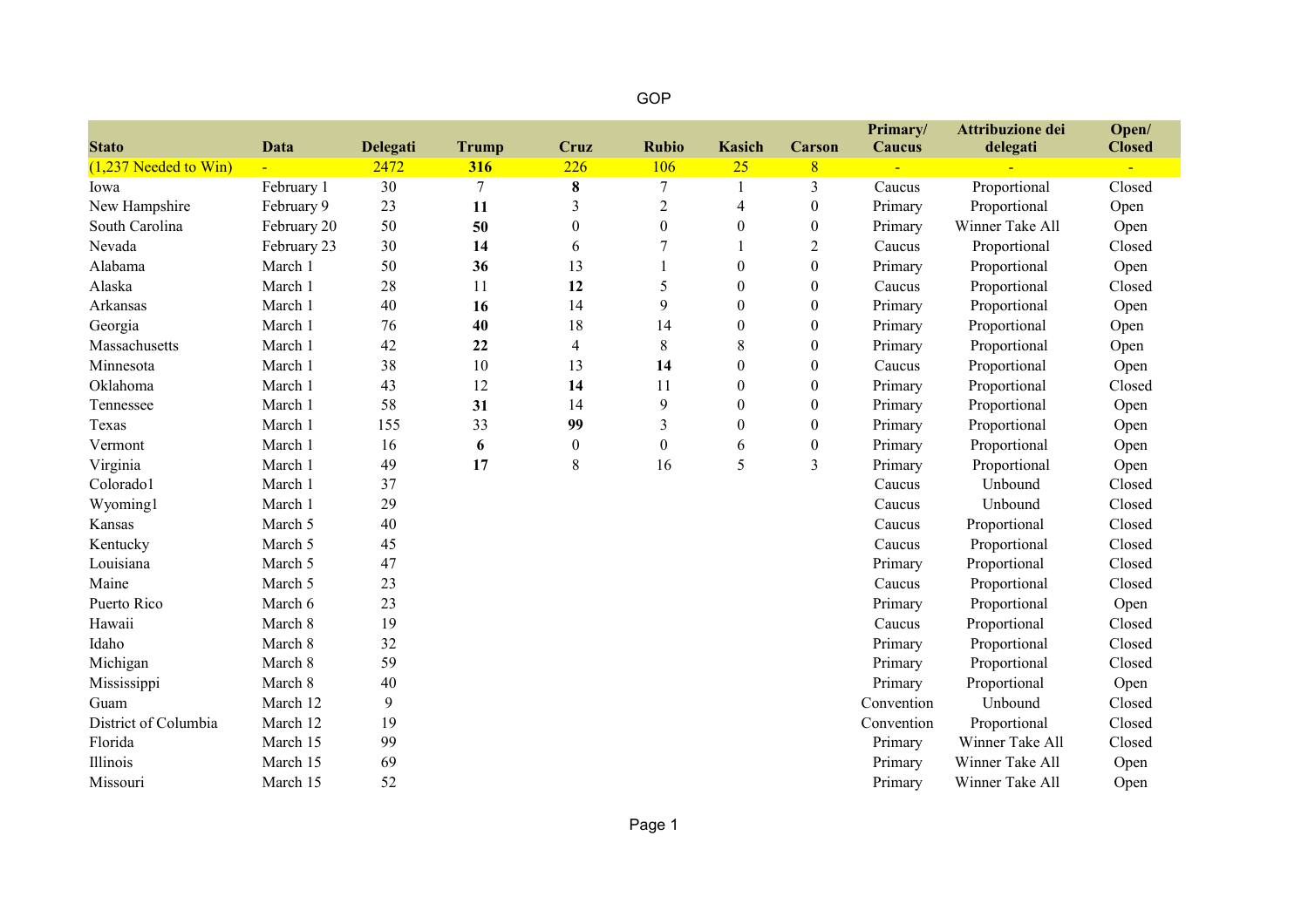| North Carolina    | March 15 | 72  | Primary<br>Proportional    | Open   |
|-------------------|----------|-----|----------------------------|--------|
| Northern Marianas | March 15 | 9   | Winner Take All<br>Caucus  | Closed |
| Ohio              | March 15 | 66  | Winner Take All<br>Primary | Open   |
| Virgin Islands    | March 19 | 9   | Winner Take All<br>Caucus  | Open   |
| American Samoa    | March 22 | 9   | Unbound<br>Convention      | Open   |
| Arizona           | March 22 | 58  | Winner Take All<br>Primary | Closed |
| Utah              | March 22 | 40  | Proportional<br>Caucus     | Closed |
| North Dakota      | April 1  | 28  | Unbound<br>Caucus          | Closed |
| Wisconsin         | April 5  | 42  | Winner Take All<br>Primary | Open   |
| New York          | April 19 | 95  | Proportional<br>Primary    | Closed |
| Connecticut       | April 26 | 28  | Proportional<br>Primary    | Closed |
| Delaware          | April 26 | 16  | Winner Take All<br>Primary | Closed |
| Maryland          | April 26 | 38  | Winner Take All<br>Primary | Closed |
| Pennsylvania      | April 26 | 71  | Winner Take All<br>Primary | Closed |
| Rhode Island      | April 26 | 19  | Proportional<br>Primary    | Open   |
| Indiana           | May 3    | 57  | Winner Take All<br>Primary | Open   |
| Nebraska          | May $10$ | 36  | Winner Take All<br>Primary | Closed |
| West Virginia     | May $10$ | 34  | Direct Election<br>Primary | Open   |
| Oregon            | May 17   | 28  | Proportional<br>Primary    | Closed |
| Washington        | May 24   | 44  | Proportional<br>Primary    | Closed |
| California        | June 7   | 172 | Winner Take All<br>Primary | Closed |
| Montana           | June 7   | 27  | Winner Take All<br>Primary | Open   |
| New Jersey        | June 7   | 51  | Winner Take All<br>Primary | Open   |
| New Mexico        | June 7   | 24  | Primary<br>Proportional    | Closed |
| South Dakota      | June 7   | 29  | Winner Take All<br>Primary | Closed |

| 12              | Primary    | Proportional           | Open   |
|-----------------|------------|------------------------|--------|
| 9               | Caucus     | Winner Take All        | Closed |
| 56              | Primary    | Winner Take All        | Open   |
| 9               | Caucus     | Winner Take All        | Open   |
| 9               | Convention | Unbound                | Open   |
| 58              | Primary    | Winner Take All        | Closed |
| $\overline{10}$ | Caucus     | Proportional           | Closed |
| 28              | Caucus     | Unbound                | Closed |
| $12 \,$         | Primary    | Winner Take All        | Open   |
| 5 <sup>0</sup>  | Primary    | Proportional           | Closed |
| 28              | Primary    | Proportional           | Closed |
| 16              | Primary    | Winner Take All        | Closed |
| 88              | Primary    | Winner Take All        | Closed |
| $\frac{1}{2}$   | Primary    | Winner Take All        | Closed |
| $\overline{9}$  | Primary    | Proportional           | Open   |
| 57              | Primary    | Winner Take All        | Open   |
| 36              | Primary    | Winner Take All        | Closed |
| $\frac{34}{4}$  | Primary    | <b>Direct Election</b> | Open   |
| 28              | Primary    | Proportional           | Closed |
| $\frac{1}{4}$   | Primary    | Proportional           | Closed |
| 72              | Primary    | Winner Take All        | Closed |
| 27              | Primary    | Winner Take All        | Open   |
| 51              | Primary    | Winner Take All        | Open   |
| $^{14}$         | Primary    | Proportional           | Closed |
| 29              | Primary    | Winner Take All        | Closed |
|                 |            |                        |        |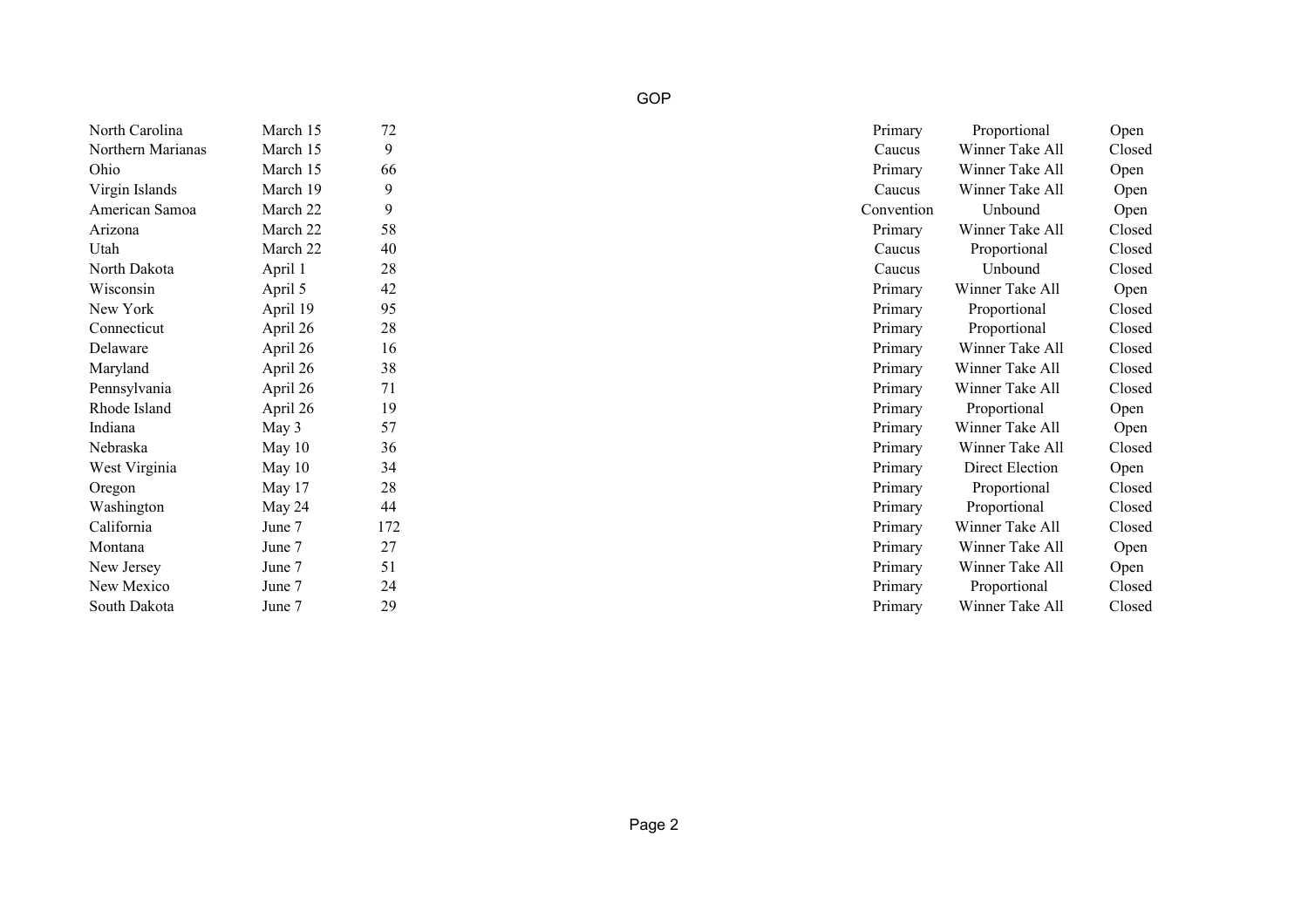|--|

| <b>Stato</b>              | Data        | <b>Delegati</b> | <b>Clinton</b>   | <b>Sanders</b> | <b>Delegate</b><br><b>Allocation</b> | Open/<br><b>Closed</b> |
|---------------------------|-------------|-----------------|------------------|----------------|--------------------------------------|------------------------|
| $(2,382$ Needed to Win) - |             | 4763            | <b>1000</b>      | 371            |                                      |                        |
| <b>Delegates Won</b>      |             | 4051            | 543              | 349            |                                      |                        |
| Superdelegates            |             | $-712$          | 457              | 22             |                                      |                        |
| Iowa                      | February 1  | 44(8)           | 23               | 21             | Caucus                               | Semi-open              |
| New Hampshire             | February 9  | 24(8)           | 9                | 15             | Primary                              | Semi-closed            |
| Nevada                    | February 20 | 35(8)           | 19               | 15             | Caucus                               | Closed                 |
| South Carolina            | February 27 | 53 $(6)$        | 39               | 14             | Primary                              | Open                   |
| Alabama                   | March 1     | 53 $(7)$        | 37               | $\overline{4}$ | Primary                              | Open                   |
| American Samoa            | March 1     | 6(4)            |                  |                | Caucus                               | Closed                 |
| Arkansas                  | March 1     | 32(5)           | 18               | 7              | Primary                              | Open                   |
| Colorado                  | March 1     | 66 (13)         | 24               | 33             | Caucus                               | Closed                 |
| Democrats Abroad          | March 1-8   | 13(4)           |                  |                | Primary                              | Closed                 |
| Georgia                   | March 1     | 102(14)         | 66               | 23             | Primary                              | Open                   |
| Massachusetts             | March 1     | 91(25)          | 45               | 43             | Primary                              | Semi-closed            |
| Minnesota                 | March 1     | 77(16)          | 24               | 42             | Caucus                               | Open                   |
| Oklahoma                  | March 1     | 38(4)           | 16               | 20             | Primary                              | Semi-closed            |
| Tennessee                 | March 1     | 67(9)           | 40               | 22             | Primary                              | Open                   |
| Texas                     | March 1     | 222 (30)        | 122              | 48             | Primary                              | Open                   |
| Vermont                   | March 1     | 16(10)          | $\boldsymbol{0}$ | 10             | Primary                              | Open                   |
| Virginia                  | March 1     | 95(15)          | 61               | 32             | Primary                              | Open                   |
| Louisiana                 | March 5     | 51(8)           |                  |                | Primary                              | Closed                 |
| Nebraska                  | March 5     | 25(5)           |                  |                | Caucus                               | Closed                 |
| Kansas                    | March 5     | 33(4)           |                  |                | Caucus                               | Closed                 |
| Maine                     | March 6     | 25(5)           |                  |                | Caucus                               | Closed                 |
| Mississippi               | March 8     | 36(5)           |                  |                | Primary                              | Open                   |
| Michigan                  | March 8     | 130(17)         |                  |                | Primary                              | Open                   |
| Northern Marianas         | March 12    | 6(5)            |                  |                | N/A                                  | N/A                    |
| Florida                   | March 15    | 214 (32)        |                  |                | Primary                              | Closed                 |
| Illinois                  | March 15    | 156(26)         |                  |                | Primary                              | Open                   |
| Missouri                  | March 15    | 71(13)          |                  |                | Primary                              | Open                   |
| North Carolina            | March 15    | 107(14)         |                  |                | Primary                              | Semi-closed            |
| Ohio                      | March 15    | 143(16)         |                  |                | Primary                              | Semi-open              |